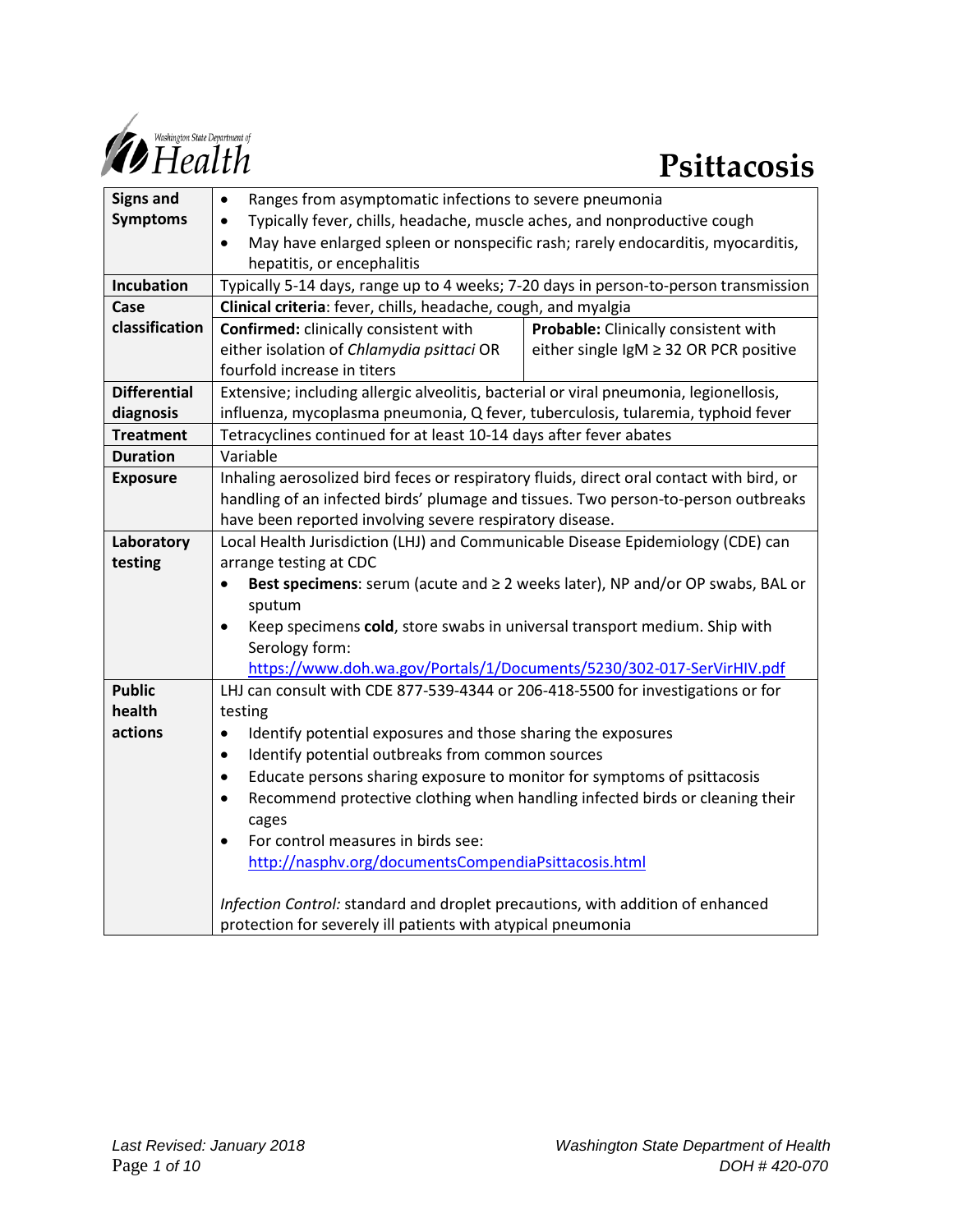# **Psittacosis**

# **1. DISEASE REPORTING**

#### **A. Purpose of Reporting and Surveillance**

- 1. To identify sources of transmission (e.g., a pet shop or poultry processing plant) and to prevent further transmission from such sources.
- 2. When the source is a risk for only a few individuals (e.g., a pet bird with avian chlamydiosis), to inform those individuals how they can reduce their risk of exposure.

# **B. Legal Reporting Requirements**

- 1. Health care providers: notifiable to local health jurisdiction within 24 hours
- 2. Health care facilities: notifiable to local health jurisdiction within 24 hours
- 3. Laboratories: *Chlamydia psittaci* notifiable to local health jurisdiction within 24 hours; specimen submission is on request only
- 4. Veterinarians: Suspected human cases notifiable within 24 hours to the local health jurisdiction; avian chlamydiosis cases notifiable to Washington State Department of Agriculture (see: [https://app.leg.wa.gov/WAC/default.aspx?cite=16-70\)](https://app.leg.wa.gov/WAC/default.aspx?cite=16-70)
- 5. Local health jurisdictions: notifiable to Department of Health (DOH) Communicable Disease Epidemiology (CDE) within 7 days of case investigation completion or summary information required within 21 days

# **C. Local Health Jurisdiction Investigation Responsibilities**

- 1. **If bioterrorism is suspected, immediately report the case to DOH: 1-877-539-4344 or 206-418-5500.**
- 2. Facilitate the transport of specimens to Washington State Public Health Laboratories (PHL) for confirmatory testing.
- 3. Identify source of infection in humans and birds
- 4. Identify potentially exposed persons and educate them about signs and symptoms of disease to facilitate early diagnosis.
- 5. Report all *probable* and *confirmed* cases to CDE (see definitions below). Complete the psittacosis report form [\(https://www.doh.wa.gov/Portals/1/Documents/5100/210-042-](https://www.doh.wa.gov/Portals/1/Documents/5100/210-042-ReportForm-Psitt.pdf) [ReportForm-Psitt.pdf\)](https://www.doh.wa.gov/Portals/1/Documents/5100/210-042-ReportForm-Psitt.pdf) and enter the data in the Washington Disease Reporting System (WDRS.)

# **2. THE DISEASE AND ITS EPIDEMIOLOGY**

# **A. Etiologic Agent**

*Chlamydia* (formerly called *Chlamydophila*) *psittaci* is an obligate intracellular bacterium.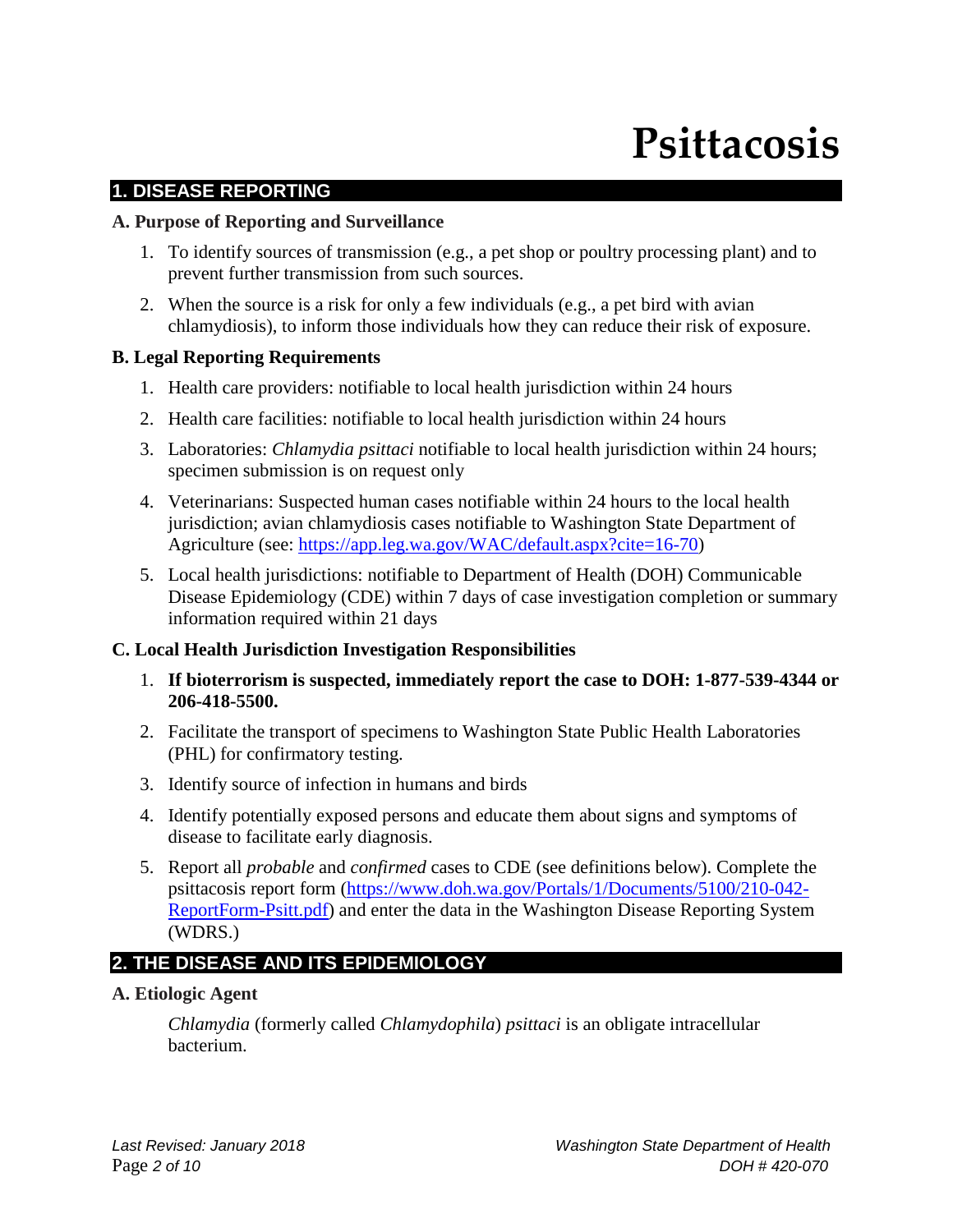# **B. Description of Illness**

Psittacosis (also known in humans as ornithosis and parrot fever) usually presents as an acute febrile respiratory illness. However, the severity of the disease ranges from asymptomatic infections to severe pneumonia. Symptoms commonly include fever, chills, headache, muscle aches, and nonproductive cough that can be associated with shortness of breath and chest pain. An enlarged spleen and nonspecific rash can also occur. Rarely, *C. psittaci* can affect organ systems other than the respiratory tract and result in complications such as endocarditis, myocarditis, hepatitis, and encephalitis. Death from psittacosis is rare.

# **C. Psittacosis in Washington State**

Department of Health receives 0 to 4 reports of psittacosis per year. In the United State, illness is commonly associated with indoor exposure to pet birds and less commonly farm or wild birds. Risk groups include bird owners, pet shop employees, poultry farmers, veterinarians, and workers in abattoirs and processing plants. Outbreaks of psittacosis in poultry processing plants have been reported in the United States.

# **D. Reservoirs**

The primary reservoir is psittacine birds (parrot family) such as parakeets, parrots, lovebirds and macaws but chlamydial organisms have been isolated from more than 400 species of birds including poultry, pigeons, canaries, finches, and sea birds. Birds that appear to be healthy can be carriers and shed the infectious agent intermittently for weeks to months, particularly when subjected to the stress of crowding or shipping. Co-infection in birds with *C. psittaci* and an avian adenovirus may increase risk of shedding.

# **E. Modes of Transmission**

Bird-to-human transmission occurs when a person inhales *C. psittaci* organisms that have been aerosolized from dried feces or respiratory tract secretions of infected birds, or from handling their plumage and tissues. Person-to-person transmission (associated with paroxysmal coughing and severe disease) has been described in two outbreaks, one in Scotland in 2012, and one in Sweden in 2013. Both index patients in these outbreaks were hospitalized with severe disease. Healthcare workers and close contacts of the index patients represented the majority of these rare secondary cases.

# **F. Incubation Period**

The incubation period is generally 5 to 14 days but can be as long as 4 weeks. In the documented human-to-human cases, incubation ranged from 7 to 20 days.

# **G. Period of Communicability**

Asymptomatic birds can be carriers for life, resulting in intermittent shedding of the organism. Shedding may be precipitated by any stress exerted on the bird (e.g., transport, change of feed, a new cage mate, temperature changes). Such stress can also lead to the onset of overt disease (avian chlamydiosis) in the bird.

It is unclear how long the period of communicability for person-to-person transmission is, due to few documented cases.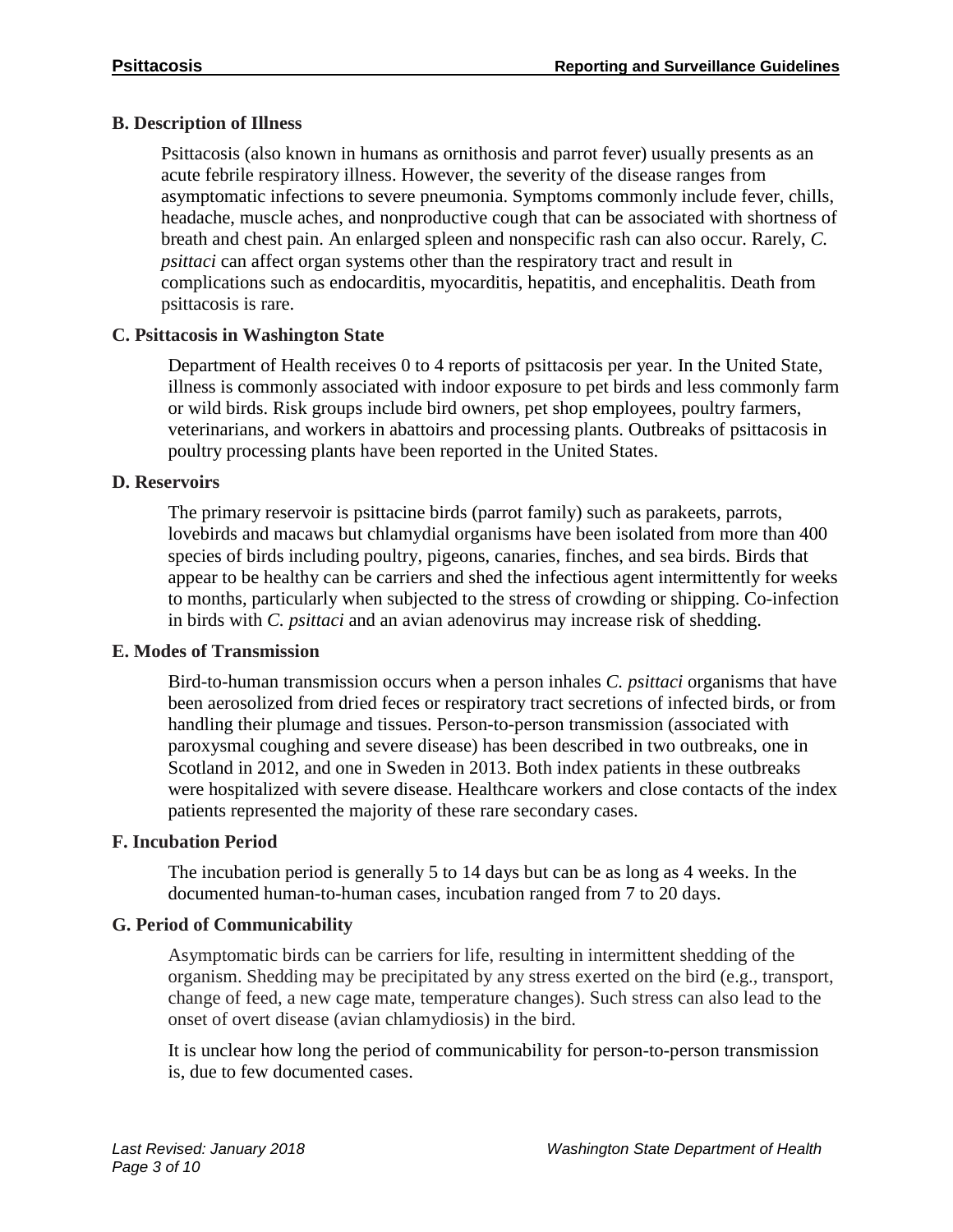# **H. Treatment**

Tetracyclines are the drugs of choice for adults. Remission of symptoms usually is evident within 48 to 72 hours. However, relapse can occur, and treatment must continue for at least 10 to 14 days after fever abates.

# **3. CASE DEFINITIONS**

# **A. Clinical Description**

Psittacosis is an illness characterized by fever, chills, headache, myalgia, and a nonproductive cough with pneumonia often evident on chest x-ray. An enlarged spleen and nonspecific rash can also occur. Severe pneumonia requiring intensive-care support, endocarditis, hepatitis, and neurologic complications occasionally occur.

#### **B. Laboratory Criteria for Diagnosis**

- 1. Isolation of *Chlamydia psittaci* from respiratory secretions (e.g., sputum, pleural fluid, or tissue) or blood, or
- 2. Fourfold or greater increase in antibody (immunoglobulin G [IgG]) against *C. psittaci* by complement fixation (CF) or microimmunofluorescence (MIF) between paired acute- and convalescent-phase serum specimens obtained at least 2-4 weeks apart, or
- 3. Supportive serology (e.g. *C. psittaci* antibody titer [immunoglobulin M (IgM)] of greater than or equal to 32 in at least one serum specimen obtained after onset of symptoms), or
- 4. Detection of *C. psittaci* DNA in a respiratory specimen (e.g. sputum, pleural fluid or tissue) via amplification of a specific target by polymerase chain reaction (PCR) assay

# **C. Case Classification (2010)**

*Probable*: An illness characterized by fever, chills, headache, cough, and myalgia that has either:

- Supportive serology (e.g. *C. psittaci* antibody titer [immunoglobulin M, (IgM)] of greater than or equal to 32 in at least one serum specimen obtained after onset of symptoms), OR
- Detection of *C. psittaci* DNA in a respiratory specimen (e.g. sputum, pleural fluid or tissue) via amplification of a specific target by polymerase chain reaction (PCR) assay.

*Confirmed*: An illness characterized by fever, chills, headache, cough and myalgia, and laboratory confirmed by either:

- Isolation of *Chlamydia psittaci* from respiratory specimens (e.g., sputum, pleural fluid, or tissue), or blood, OR
- Fourfold or greater increase in antibody (immunoglobulin G [IgG]) against *C. psittaci* by complement fixation (CF) or microimmunofluorescence (MIF) between paired acute- and convalescent-phase serum specimens obtained at least 2-4 weeks apart.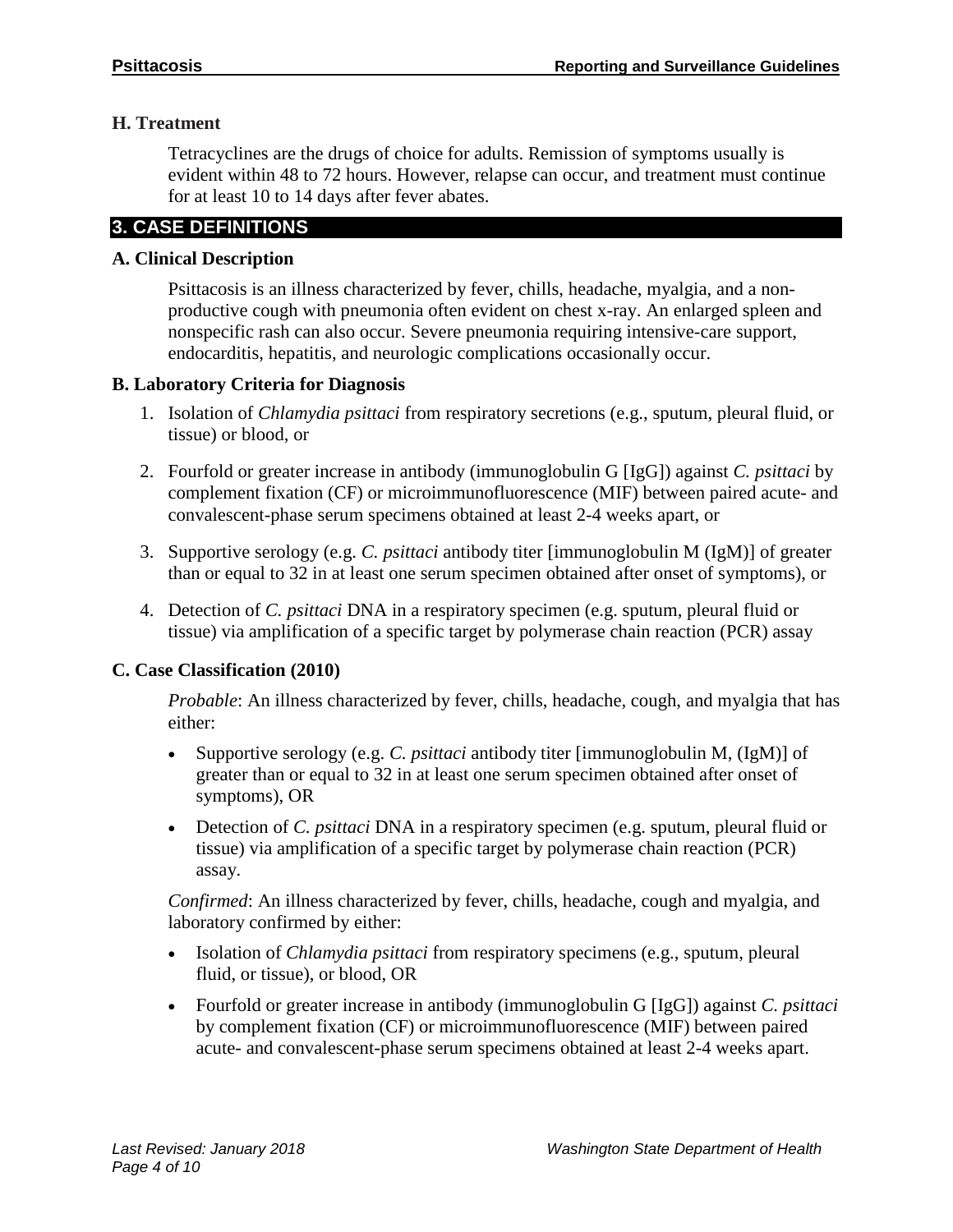# **D. Comment**

Although MIF has shown greater specificity than CF to *C. psittaci*, positive serologic findings by both techniques may occur as a result of infection with species in the genus *Chlamydia* and should be interpreted with caution. To increase the reliability of test results, acute- and convalescent-phase serum specimens should be analyzed at the same time in the same laboratory.

# **4. DIAGNOSIS AND LABORATORY SERVICES**

# **A. Laboratory Diagnosis**

Psittacosis is most commonly diagnosed by serologic testing. Antibodies to *Chlamydia psittaci* can be detected using microimmunofluorescence (MIF), complement fixation (CF), and immunofluorescent antibody tests (IFA). MIF is the most sensitive and specific of these tests, however, there is still some cross-reactivity with other chlamydial species, such as *Chlamydia pneumoniae*, *C. trachomatis* and *C. felis*. Thus, all tests are imperfect.

*C. psittaci* can also be isolated from sputum, pleural fluid, and clotted blood, but culture is rarely done due to technical difficulties and safety concerns in the laboratory. Polymerase chain reaction (PCR) assays can detect *C. psittaci* nucleic acid in clinical specimens and also distinguish *C. psittaci* from other chlamydial species.

# **Confirmatory laboratory testing should be performed by a reference laboratory such as the Centers for Disease Control and Prevention (CDC).**

# **B. Tests Available at Washington State Public Health Laboratories (PHL)**

PHL does not perform testing for psittacosis but will forward specimens to the CDC. Contact Communicable Disease Epidemiology (CDE) for approval prior to submitting specimens.

Note that PHL require all clinical specimens have two patient identifiers, a name **and** a second identifier (e.g., date of birth) both on the specimen label and on the submission form. Due to laboratory accreditation standards, specimens will be rejected for testing if not properly identified. Also include specimen source and collection date.

# **C. Specimen Collection**

Serum: Collect acute serum at the first clinical encounter and convalescent serum at least 2 weeks after the first specimen. A third serum sample collected 4 to 6 weeks after the acute sample might be necessary to confirm the diagnosis since treatment with antibiotics can delay or diminish the antibody response. For best results, acute and convalescent sera should be tested simultaneously at the same laboratory.

Acute and convalescent sera should be refrigerated and transported cold. Specimens should be submitted with a completed DOH PHL Serology form available at: <https://www.doh.wa.gov/Portals/1/Documents/5230/302-017-SerVirHIV.pdf>

Culture or PCR: Respiratory swabs (NP and/or OP) or specimens (e.g. sputum, pleural fluid, or tissue) or whole blood specimens can be submitted upon consultation with CDE. Specimens should be collected prior to starting antibiotics.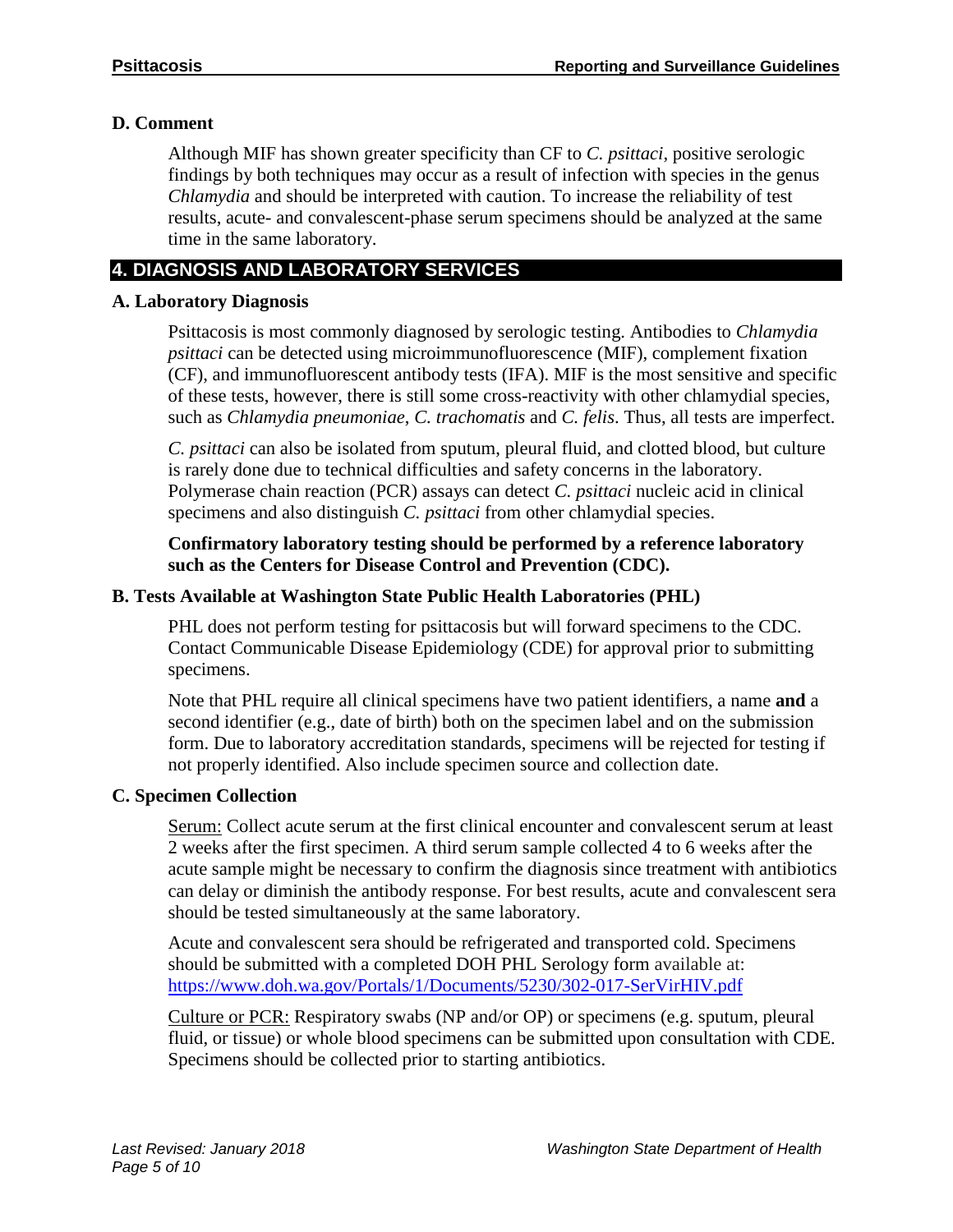# **5. ROUTINE CASE INVESTIGATION**

#### **A. Evaluate the Diagnosis**

Review the clinical presentation and laboratory results. **Confirmatory laboratory testing should be performed by a reference laboratory such as Centers for Disease Control and Prevention (CDC).** Facilitate submission of laboratory specimens to Washington State Public Health Laboratories for confirmation at CDC.

#### **B. Identify Source of Infection**

Review clinical presentation and history to determine appropriate potential exposures. Investigate possible exposures during the period 5 days to 4 weeks (particularly 5–14 days) before onset, including a history of:

- 1. Contact with captive or wild birds, and their feces, feathers, or tissues
- 2. Visit to a facility keeping birds in captivity (e.g., pet shop, laboratory, farm) (even without direct bird contact), and
- 3. Work in a laboratory or healthcare setting.

#### **C. Infection Control Recommendations/Case Management**

Standard infection-control practices and droplet transmission precautions are generally sufficient for the medical management of humans with psittacosis. However, enhanced protection may be needed when caring for severely ill patients with atypical pneumonia, for example, using airway protection with facemasks and treating the cases in isolation in order to prevent nosocomial transmission from patients hospitalized with psittacosis. Staff treating a severely ill psittacosis patient should be informed of the symptoms so they can self-monitor.

Work and child care restrictions are not needed.

#### **D. Identify Potentially Exposed Persons**

Identify and contact persons who might have been exposed to the sources of infection, and educate them about the signs and symptoms of psittacosis (see Section 6A). Additionally, for severe or hospitalized cases, notify any healthcare workers who treated the patient, as well as close contacts of the patient who might have been exposed. Any persons who are ill or become ill should seek medical attention and inform their healthcare provider of possible exposure to facilitate proper diagnosis and therapy.

#### **E. Environmental Evaluation**

Notify local environmental health program of human cases. An investigation into the source of the bird infection, and resulting action (culling, quarantine, and/or treatment) is required. This response should be in accordance with the "Compendium of Measures To Control *Chlamydia psittaci* Infection Among Humans (Psittacosis) and Pet Birds (Avian Chlamydiosis), 2017" found at:

[http://www.nasphv.org/Documents/PsittacosisCompendium.pdf,](http://www.nasphv.org/Documents/PsittacosisCompendium.pdf) see section 6 for additional details. Ensure that vendors of psittacines birds comply with [WAC 246-100-](https://app.leg.wa.gov/WAC/default.aspx?cite=246-100-201) [201](https://app.leg.wa.gov/WAC/default.aspx?cite=246-100-201) ("Psittacosis—Measures to prevent human disease").

Notify Washington Department of Agriculture for avian cases.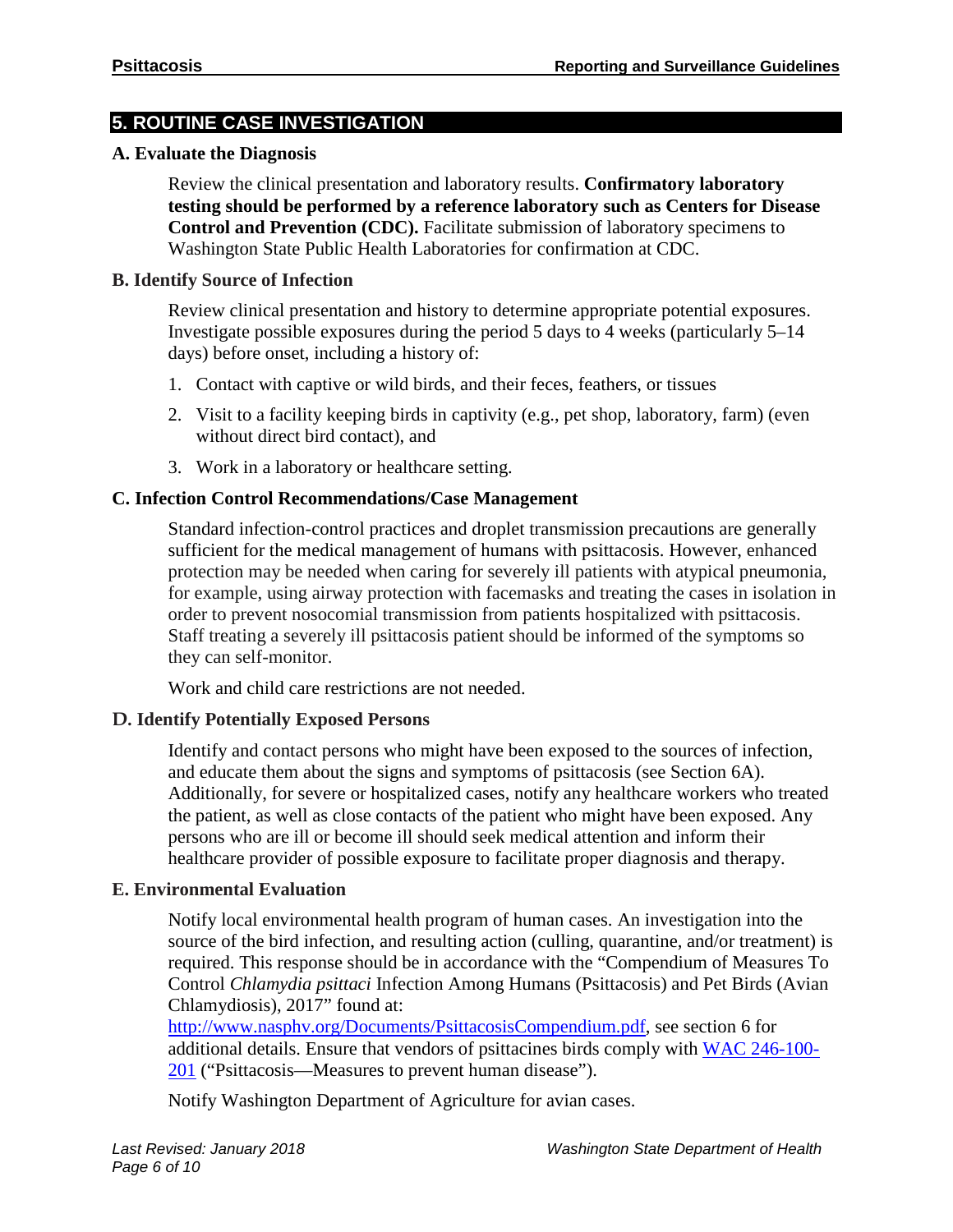# **6. MANAGING SPECIAL SITUATIONS**

# **A.** *C. psittaci* **infection in birds (Avian Chlamydiosis)**

- Avian chlamydiosis in birds is reportable to the Washington State Department of Agriculture (WSDA). WSDA will notify DOH of any positive laboratory results for *C. psittaci*.
- Birds should be classified as a confirmed or suspected case of avian chlamydiosis, using the case definition in the compendium: [http://www.nasphv.org/Documents/PsittacosisCompendium.pdf.](http://www.nasphv.org/Documents/PsittacosisCompendium.pdf)
- An investigation should be initiated if a bird is identified with confirmed or suspected avian chlamydiosis and the bird was procured from a bird vendor within 60 days of illness onset.
- Public health investigators should work with an avian veterinarian and WSDA to identify sick and exposed birds, and from this, determine human exposures. Exposed persons should be instructed to monitor themselves for symptoms of psittacosis. If symptoms occur, obtain NP and OP swabs for PCR testing prior to administration of antibiotics.
- In conjunction with WSDA, actions need to be taken to prevent further spread from the infected bird, including culling or quarantine, treatment, and environmental disinfection.
- If the confirmed or suspected bird originated from a facility with bird movement (e.g. vendor school, or boarding facility), environmental specimens should be collected to assess environmental contamination. This will inform risk assessments for exposed people and in developing a plan for remediation (see Section 7.).
	- o Swabs of the environment should be collected (dry swabs for PCR testing, or swabs in Stuart's media for culture) and shipped to the University of Georgia Infectious Diseases Laboratory for testing: [http://vet.uga.edu/idl/.](http://vet.uga.edu/idl/) Results of environmental testing can assist,
- Environmental remediation generally involves cleaning the facility, quarantine of birds, improving record-keeping, and staff training and education, all in coordination with the facility's veterinarian.
- Detailed instructions for follow-up can be found in the current "Compendium of Measures to Control *Chlamydia psittaci* Infection among Humans (Psittacosis) and Pet Birds (Avian Chlamydiosis), 2017" available at [http://www.nasphv.org/Documents/PsittacosisCompendium.pdf.](http://www.nasphv.org/Documents/PsittacosisCompendium.pdf)
- For additional regulations regarding the prevention of psittacosis see WAC 246-100-201: Birds—Measures to Prevent Psittacosis available at [https://app.leg.wa.gov/WAC/default.aspx?cite=246-100-201.](https://app.leg.wa.gov/WAC/default.aspx?cite=246-100-201)

# **7. ROUTINE PREVENTION**

# **A. Vaccine Recommendations**

There is no vaccine for psittacosis.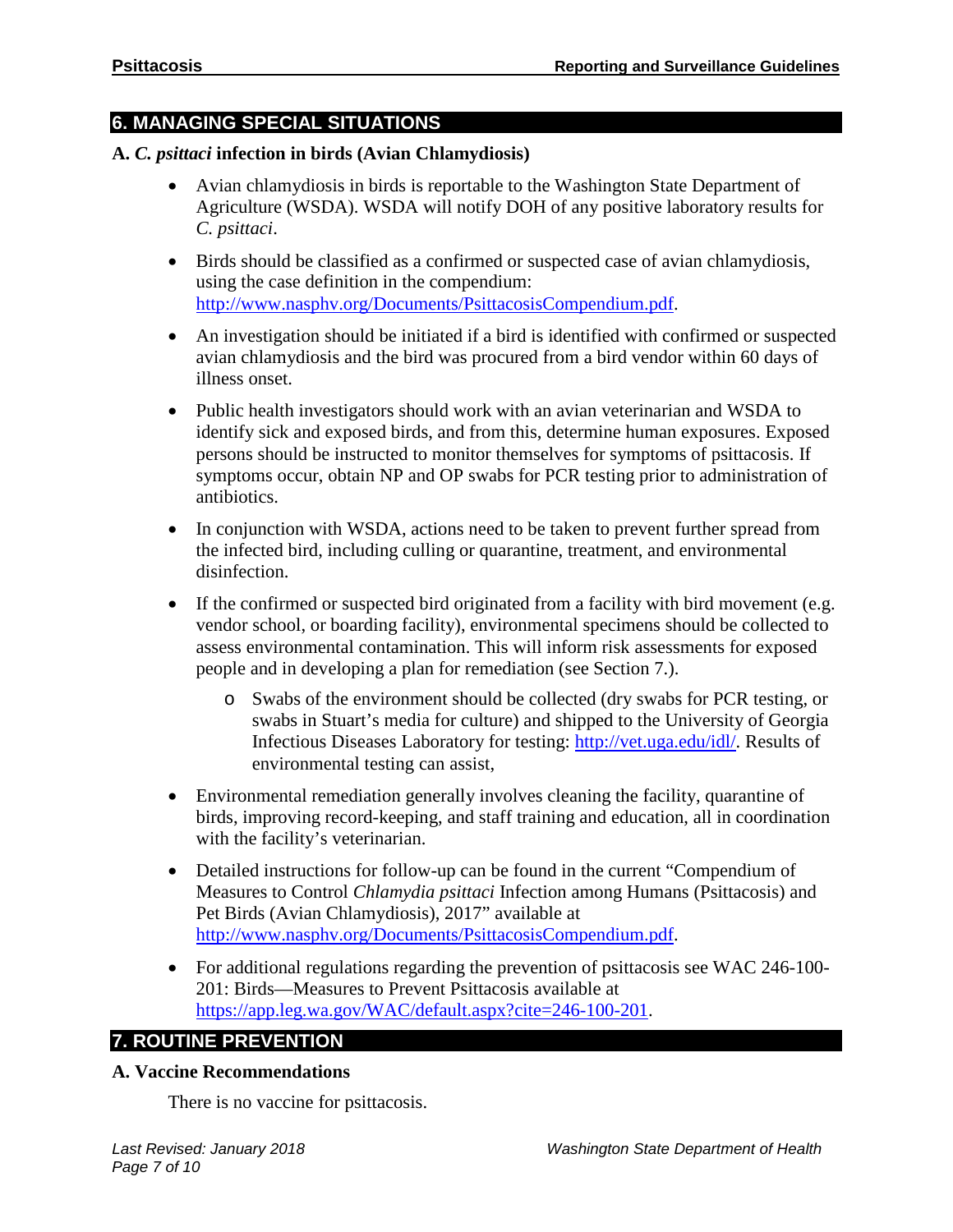# **B. Prevention Recommendations**

The following recommendations are taken from "Compendium of Measures to Control *Chlamydia psittaci* Infection among Humans (Psittacosis) and Pet Birds (Avian Chlamydiosis), 2017" available at <http://www.nasphv.org/Documents/PsittacosisCompendium.pdf> and [WAC 246-100-201](http://app.leg.wa.gov/WAC/default.aspx?cite=246-100-201) ("Psittacosis—Measures to prevent human disease").

1. **Educate persons at risk.** Inform all persons in contact with birds or bird-contaminated materials about potential health risks. Written information about psittacosis and avian chlamydiosis must be provided to all buyers and recipients of psittacines birds. Bird caretakers with respiratory or influenza-like symptoms should seek medical attention and inform their health care provider about bird contact.

- 2. **Protect persons at risk.** When handling infected birds or cleaning their cages, caretakers should wear protective clothing, such as a smock or coveralls, gloves, eyewear, designated footwear or shoe covers, and a disposable surgical cap. A disposable particulate respirator (such as an N95) should be worn. Minimize the circulation of feathers and dust by wet mopping the floor frequently with disinfectants and preventing air currents and drafts within the area. Reduce contamination from dust by spraying the floor with a disinfectant or water before sweeping it. A vacuum cleaner or pressure washer may aerosolize infectious particles and should be used with caution. Frequently remove waste material from the cage (after moistening the material), and burn or double-bag the waste for disposal. There is no documented transmission of *C. psittaci* via ventilation systems from pet bird aviaries or pet stores to humans, nor are there any studies specific for *C. psittaci* viability in these systems. Use of a high efficiency particulate air (HEPA) filter on air system return may be an option to reduce particulate matter in the air. In addition, necropsies of potentially infected birds should be performed in a biological safety cabinet. The carcass should be moistened with detergent and water to prevent aerosolization of infectious particles during the procedure.
- 3. **Maintain accurate records of all bird-related transactions for at least one year to aid in identifying sources of infected birds and potentially exposed persons.** Records should include the date of purchase, species of birds purchased, individual bird identification, source of birds, certificate of veterinary inspection (if applicable), and any identified illnesses or deaths among birds. In addition, the seller should record the name, address, a customer and individual bird identification (e.g., band or microchip number).
- 4. **Certificate of veterinary inspection (CVI).** Psittacine birds transiting into and out of Washington State should be accompanied by a certificate of veterinary inspection and individually identified (e.g., leg banding); as regulated by WSDA.
- 5. **Avoid purchasing or selling birds that have signs consistent with avian chlamydiosis.** Signs are non-specific and may include lethargy, ocular or nasal discharge, diarrhea, ruffled feathers, or low body weight.
- 6. **Veterinary oversight.** Facilities with psittacine birds should work with an accredited veterinarian to provide regular health checks and biosecurity assessments.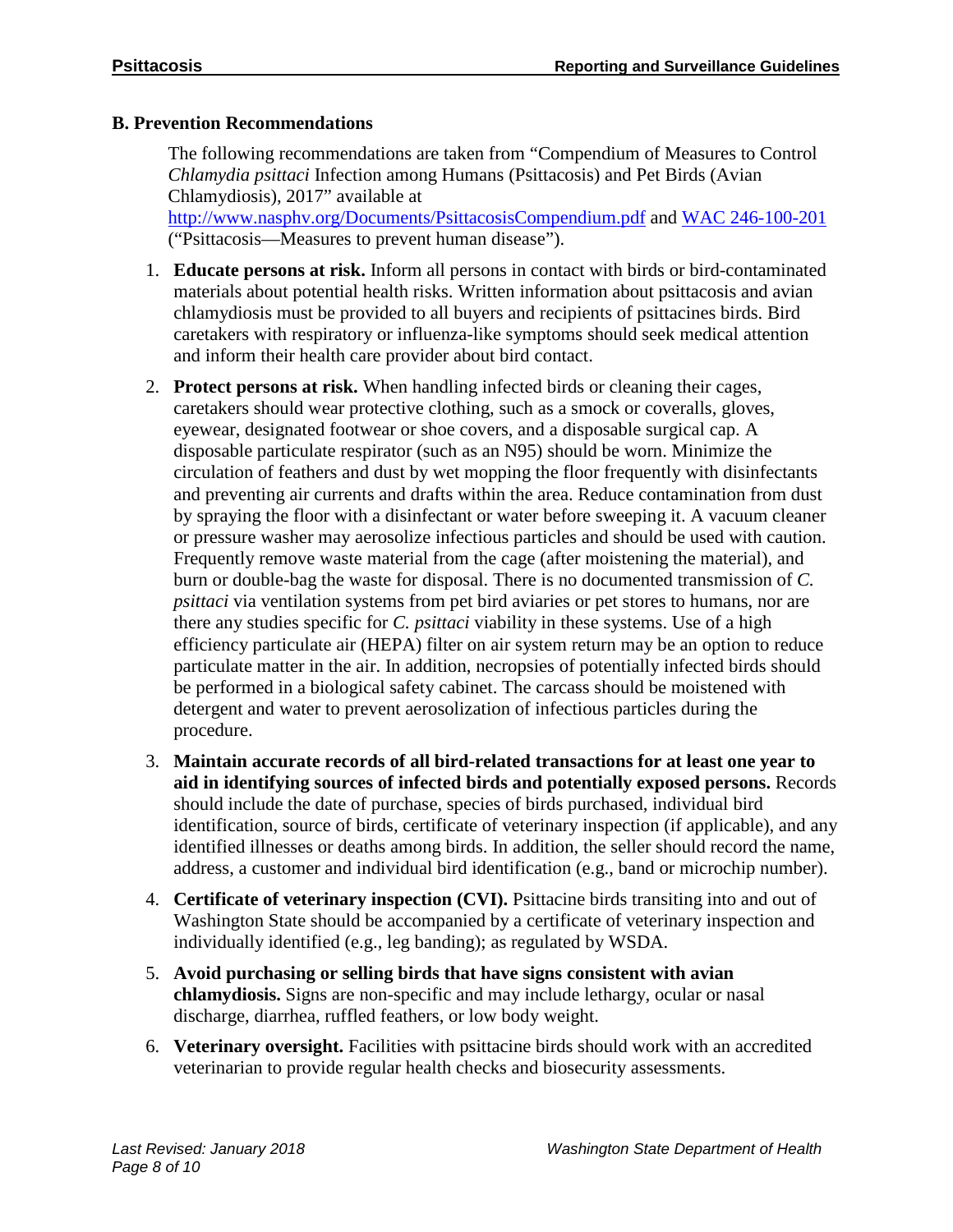- 7. **Avoid mixing birds from multiple sources**. To prevent epizootics (*i.e.,* disease outbreak in animals) and potential pathogen transmission to humans, additional control and prevention methods (*e.g.,* health screening, extended quarantine, and *C. psittaci*  testing) are especially important when birds from multiple sources are co-mingled.
- 8. **Quarantine newly acquired birds and isolate ill or exposed birds.** Quarantine and isolation should include housing in a separate air space from other birds and noncaretakers. Isolate birds, including those that have been to shows, exhibitions, fairs, and other events, for at least 30 days and test before introducing them to a group. Rooms and cages where infected birds were housed should be cleaned and disinfected thoroughly after removal of infected birds. When the cage is being cleaned, transfer the bird to a clean cage. Thoroughly scrub the soiled cage with a detergent to remove all fecal debris, rinse the cage, disinfect it (most disinfectants require 5-10 minutes of contact time) and rinse the cage again to remove the disinfectant. Discard all items that cannot be adequately disinfected (e.g., wooden perches, ropes, nest material, substrate/litter).
- 9. **Test birds on consignment before they are to be sold or boarded (unless boarded in a separate airspace from other birds).**
- 10. **Screen birds with frequent public contact (e.g., bird encounters, long term care facilities, schools) routinely for anti-chlamydial antibodies and DNA or bacterial protein**. Such testing may be used to reduce potential human exposure from birds.
- 11. **Practice preventive husbandry.** Position cages to prevent the transfer of fecal matter, feathers, food, and other materials from one cage to another. Do not stack cages, and be sure to use solid-sided cages or barriers if cages are adjoining. Use litter that will not produce dust (e.g., newspapers). Clean all cages, food bowls, and water bowls daily. Soiled bowls should be emptied, cleaned with soap and water, rinsed, placed in a disinfectant solution, and rinsed again before reuse. Between occupancies by different birds, cages should be thoroughly scrubbed with soap and water, disinfected, and rinsed in clean running water. Exhaust ventilation should be sufficient to prevent accumulation of aerosols and prevent cross contamination of rooms.
- 12. **Use disinfection measures.** All surfaces should be thoroughly cleaned of organic debris before disinfection**.** *Chlamydia psittaci* is susceptible to most disinfectants and detergents as well as heat; however, it is resistant to acid and alkali. Examples of effective disinfectants include 1:1,000 dilution of quaternary ammonium compounds (e.g., Roccal or Zephiran); 1% Lysol; or freshly prepared 1:32 dilution of household bleach (i.e., ½ cup bleach per gallon of water).

*Note:* For additional regulations to prevent psittacosis see WAC 246-100-201: Birds— Measures to Prevent Psittacosis available at [https://app.leg.wa.gov/WAC/default.aspx?cite=246-100-201.](https://app.leg.wa.gov/WAC/default.aspx?cite=246-100-201)

# **ACKNOWLEDGEMENTS**

This document is a revision of the Washington State Guidelines for Notifiable Condition Reporting and Surveillance published in 2002 which were originally based on the Control of Communicable Diseases Manual (CCDM), 17<sup>th</sup> Edition; James Chin, Ed. APHA 2000. We would like to acknowledge the Oregon Department of Human Services for developing the format and select content of this document.